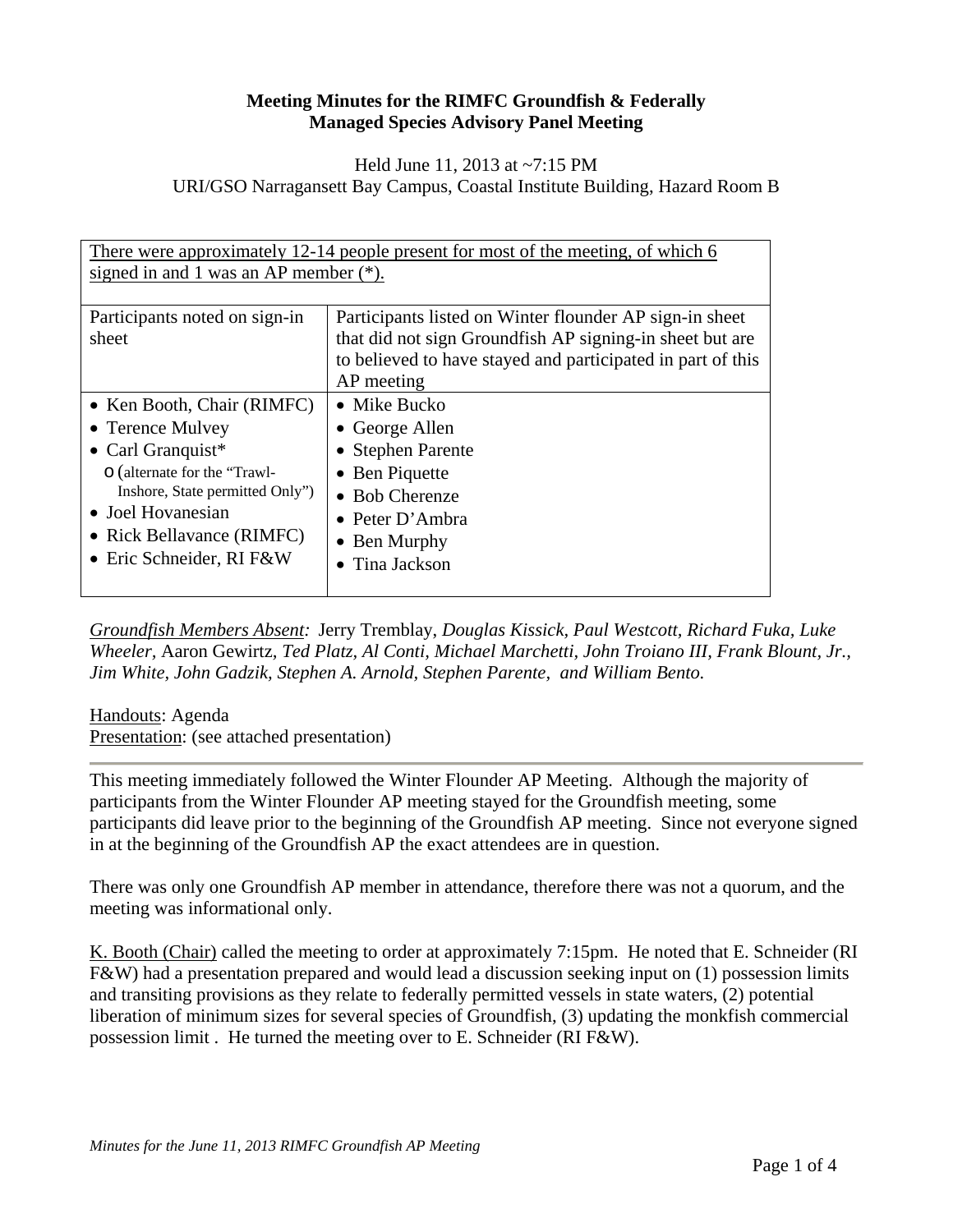E. Schneider went through a power point presentation that corresponded to the Agenda. For each Agenda Item E. Schneider created an Action Item identifying specific areas that the Division is requesting input. The meeting will be summarized by each of these Action Items.

Action Item 1.

- Seek input on the following topics as they relate to federally permitted vessels
	- a. possession limits when fishing in state waters
	- b. transiting provisions

E. Schneider explained the current regulations regarding possession limits and transiting provisions for vessels with federal permits in state waters. He noted that the current language in the Cod Section specifically referenced Days At Sea (DAS) and explained that the language wasn't consistent with the current fishery that contains both common pool vessels still fishing on DAS and the Sector Program that is fishing on a allocation and is not bound by possession limits. E. Schneider stated the Division is specifically seeking comment on items (a) and (b) noted above and opened the discussion:

T. Mulvey suggested that there should be a weekly aggregate limit for Cod (7,000 lbs./wk). He stated that although we haven't seen large numbers of Cod in 3 or 4 years, it would be a shame to discard 3,000 to 4,000 lbs of Cod (a day), if you encountered them due to the current 1,000 lb a day possession limit. An aggregate program would let you increase landings, reduce discards, and reduce you carbon foot print.

- There was not a consensus, but as with the Winter Flounder AP meeting there was a general theme of equality.
- Terry Mulvey and others proposed that
	- federal permitted vessels should be bound by state possession limit when in state waters
		- This would suggest that Sector boats would be bound by 1,000lbs/day and not provided an exception under (future) regulations
	- The state should create an aggregate program for cod (7,000wk).
- There were no specific comments on transiting, other than federal boats should be allowed to transit and RI should not inhibit their ability to land their catch and bring money to RI.

## Action Item2.

 Seek input on commercial & recreational minimum sizes for species managed under the federal Multispecies FMP

a. Should RI liberalize minimum sizes and "mirror" federal FMPs?

E. Schneider explained that the state and federal water minimum size for several species managed under the federal Northeast Multispecies FMP will be inconsistent starting July1, 2013 because of provisions in Framework 48 (to the Northeast Multispecies FMP). In most cases RI has attempted to satisfy state and federal statutory requirements to compliment and not undermine Federal FMPs, while not unduly restricting access of RI fishers to resources in state waters. Presently, RI has an opportunity to reduce the minimum size for several species. Thus, the Division is specifically seeking input on:

a. whether or not to liberalize the minimum size for: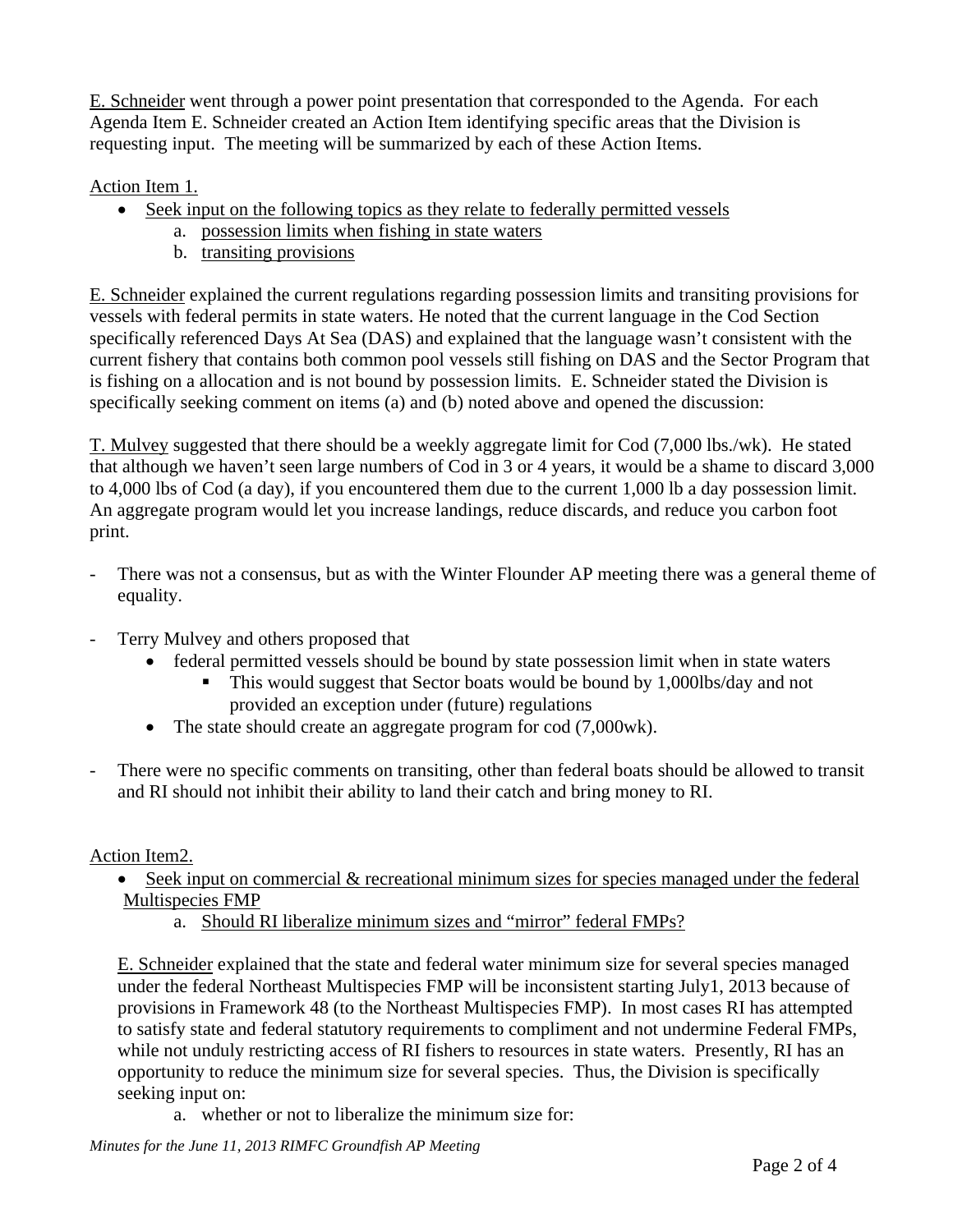- i. commercial cod, haddock, witch flounder (gray sole), yellowtail flounder, American plaice (dab), windowpane flounder,
- ii. recreational haddock,
- b. and whether there should be complimentary state-water restrictions (protections) on windowpane flounder, ocean pout, and Atlantic wolfish as there is currently in federal waters where possession of these species is prohibited in both the commercial or recreational fisheries.

T. Jackson asked what other states were planning to do.

E. Schneider said that he was told by NOAA Fisheries that CT and NH planned to conform, but he had not heard whether MA would also conform. He has read a memo from MA to NOAA Fisheries questioning the lack of analysis regarding (a) possible changes in selectivity and/or fishing effort and (b) potential affects on future SSB from harvest of (i.e. increased fishing mortality on) younger fish.

J. Hovanesian said that the pending (as of July 1) reductions in minimum sizes by NOAA Fisheries is one of the biggest mistakes he's ever seen. He suggested to leave them alone until they've had a chance to spawn and that this tactic seems to be an appeasement for the Catch Share program and does nothing but harm the resource. He would like to see NOAA revisit this and return the minimum sizes to the previous levels.

- There was much discussion back and forth, and at times the group suggested that we should simply mirror the federal minimum sizes and at other times they suggested the state should stay status quo on minimum sizes.
- In the end the group did agree that the reduction of minimum sizes in the federal plan are inappropriate and that the state should stay status quo, except for commercial cod which should be reduced to 19", providing that having inconsistencies between the state and federal plans will not hinder federal vessels from off loading or landing catch (i.e. will not hurt, hinder, reduce landings).
- The group also felt no need to prohibit ocean out, wolfish, or windowpane flounder because (1) we should reduce regulatory discards, and (2) very few if any are being landed because at least one federal dealer won't let you land them anyway. If there is an influx of landings, then revisit and address it then.

## Action Item3.

• The current RI commercial and recreational monkfish possession limit is not consistent with the federal FMP, should we update our regulations?

E. Schneider reviewed the stock status, recent state water landings, and briefly discussed the history regarding the current state-water quota. He then explained that the federal conversion factor for estimating whole weight was updated in Amendment 5 to the Monkfish FMP because no one lands "in the round" and all fish are landed as either "tails", "heads", or "gutted, head-on, tail-on". The updated conversion factor resulted in the federal daily possession limit being reduced from 550 tails/1826 whole fish to 550 tails/1601 whole fish (gutted, head-on, tail-on). He went on to explain that at minimum, the language defining "whole weight" needs to be addressed because if someone has 1826 lbs of gutted fish